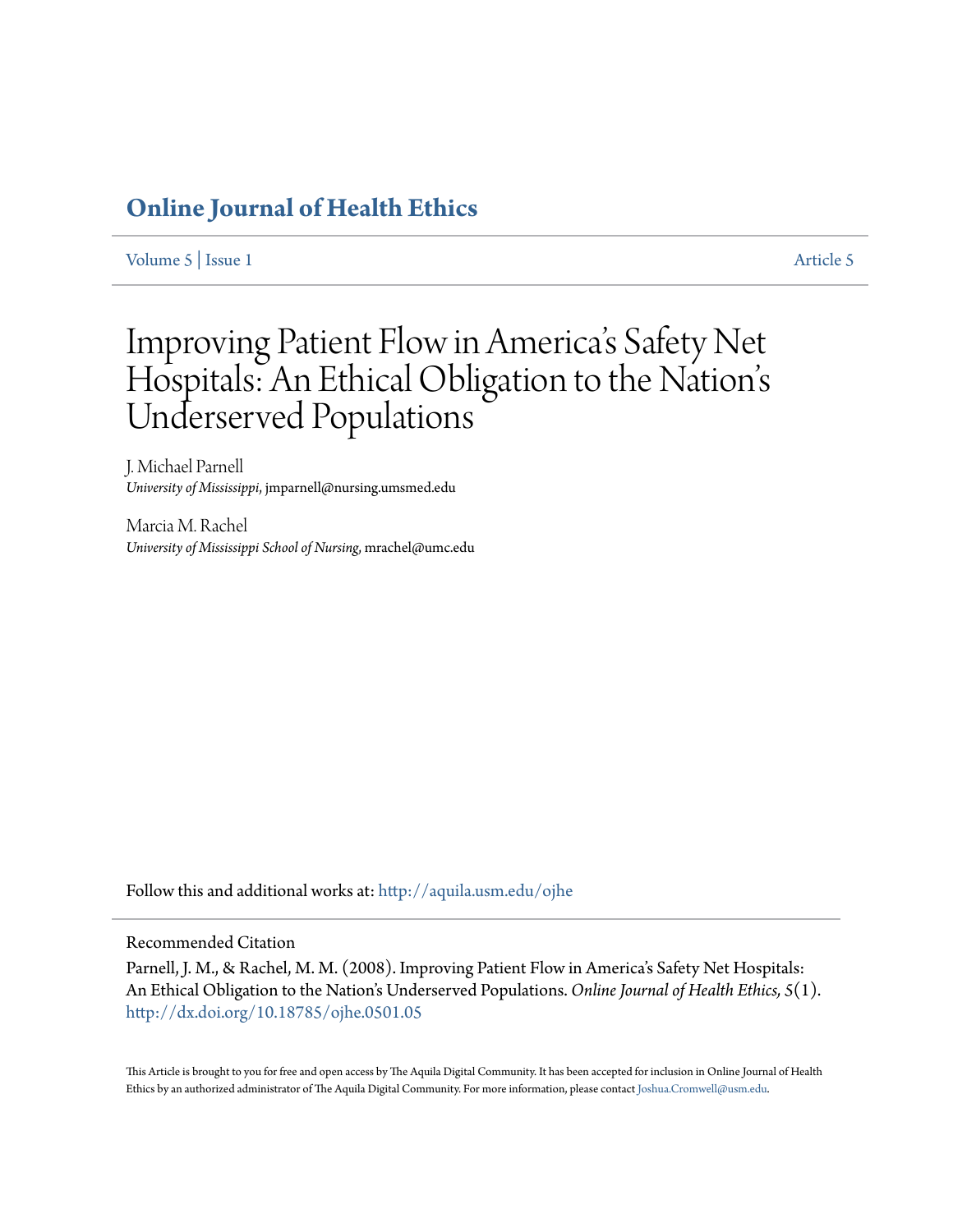# **Improving Patient Flow in America's Safety Net Hospitals: An Ethical Obligation to the Nation's Underserved Populations**

## **J. Michael Parnell**

University of Mississippi Health Care Clinical Director of Pediatric Outreach and Clinical Affairs Blair E. Batson Hospital for Children

### **Marcia M. Rachel**

University of Mississippi School of Nursing Associate Professor Assistant Dean for Health Systems and Quality Improvement

# **Abstract**

Academic medical centers frequently serve as safety net hospitals, treating a large percentage of low income and uninsured patients. Emergency departments (ED) provide unscheduled care for these patients whose conditions range from non-urgent annoyances to life-threatening injuries. Most research has shown that only a fraction of these visits are truly emergencies. These visits contribute to ED overcrowding, often leading to delayed or denied admissions. A common misconception is that ED overcrowding is an ED problem. Rather, competing patient flows from ED and inpatient areas frequently converge to produce system-wide demand surges. During times of acute overcrowding, delays can frequently be attributed to lack of inpatient beds and resources, both of which are beyond the ED's control. Multi-disciplinary collaboration and system-wide cooperation is critical for successful patient flow management. This article presents evidence that improving patient flow enhances access to care for underserved populations, leads to better patient outcomes, and improves revenue for the organization.

**Keywords:** Patient Flow; Throughput; Safety Net Hospitals; Underserved Populations; Emergency Department Overcrowding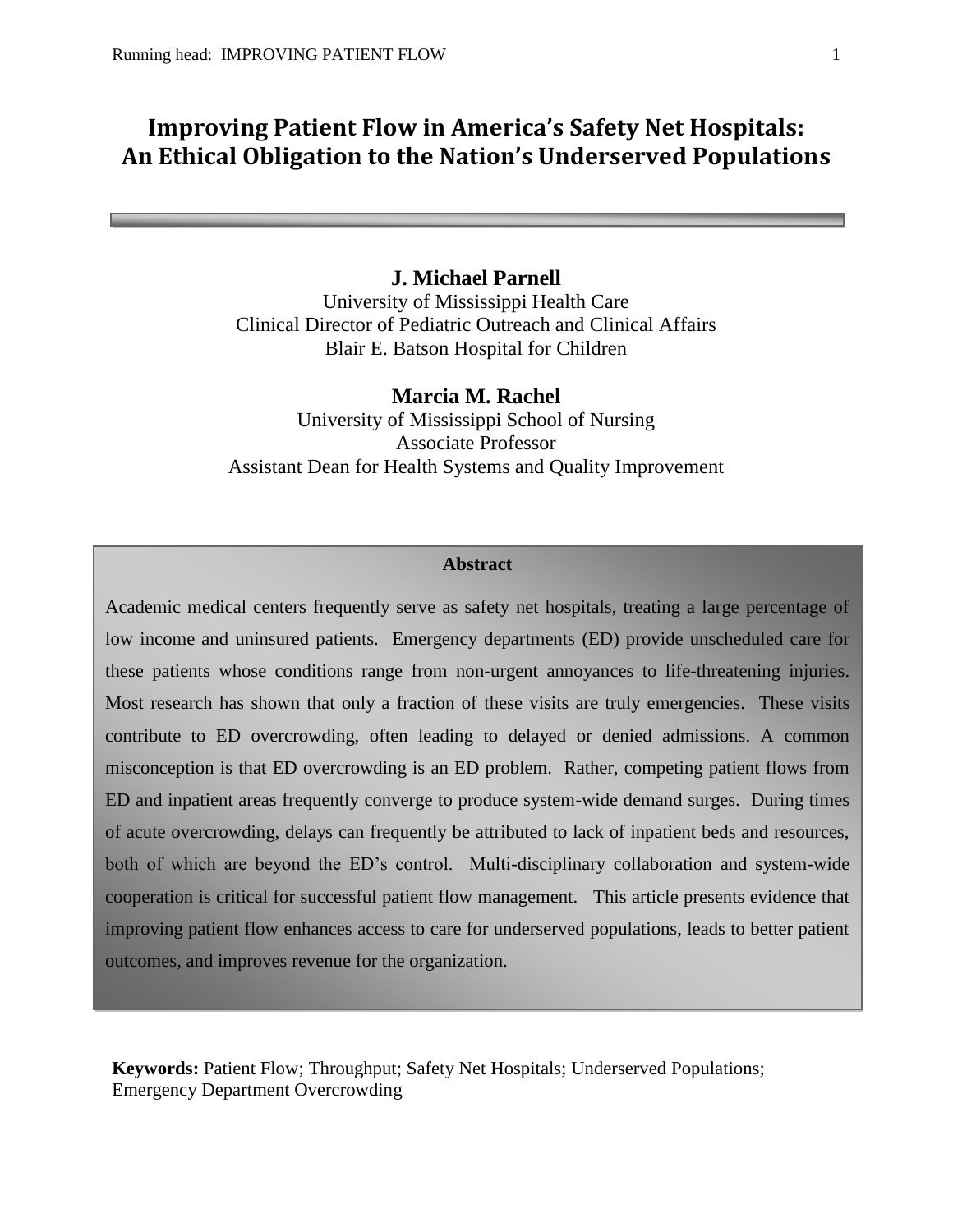## **Improving Patient Flow in America's Safety Net Hospitals: An Ethical Obligation to the Nation's Underserved Populations**

#### **Introduction**

As medical reimbursement patterns change to benefit the insurer and heavy financial constraints are placed on hospitals, properly managing current resources takes priority over purchasing new fixed assets. Clearly, such resource management requires understanding and addressing organizational inefficiencies which lead to positive changes in health care policy. In hospitals across America, multiple patients following different care pathways are competing for a limited amount of shared resources. Today, more than ever, health care organizations struggle to reduce costs, maximize revenue, employ an experienced workforce, compete with other organizations, offer superior services, and improve patient care – essentially do more with less.

To maintain their market share and reputation, safety net hospitals cannot afford to continue sending patients elsewhere due to poor throughput management. Too often, such poor patient flow management results in hours, if not days, of medical-surgical and critical care diversions and periods of ambulance bypass which ultimately adversely effect patient care. Additionally, obligations to the consumers of health care and adherence to accrediting and regulating bodies urgently necessitate the need to reform current inadequate patient flow practices by safety net organizations across the country. By smoothing system-wide demand peaks whenever possible, patient flow will improve, diversions will be minimized, and access to care will increase.

#### **Literature Review**

Schappert and Burt (2005) note that African Americans and Hispanics have the highest utilization rates of emergency departments (ED) as a primary care setting than any other groups in the United States. According to DeNavas-Walt, Proctor, and Smith (2007), these two ethnic groups make up the overwhelming majority of families living in poverty, uninsured citizens, and recipients of government sponsored healthcare. Furthermore, McCraig and Nawar document that the African American ethnic group (the largest underserved group) has proved to be the most frequent user of emergency services nation-wide for both emergent and non-emergent cases (2006, p. 3). According to the Centers for Disease Control and Prevention, as cited by McCraig and Nawar (2006), the three largest payer groups who seek primary care and emergency services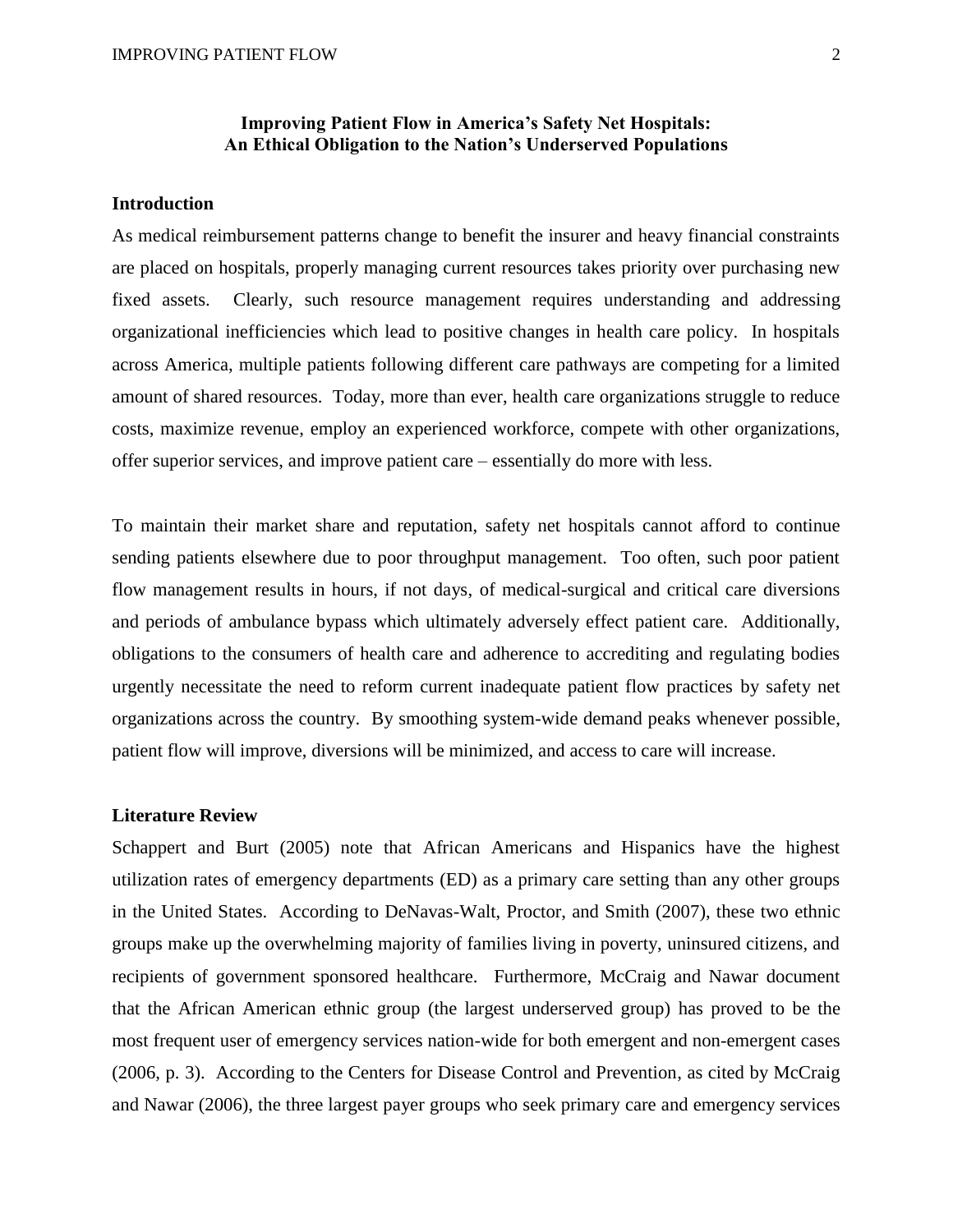in America's emergency departments are: those with government medical assistance (Medicare, Medicaid, and SCHIP), those who are classified as self-pay, and those seeking charity care (unable to pay).

According to Asplin, Flottemesch, and Gordon (2006), visits to America's EDs increased by 26% from 1993-2003, resulting in over 114 million annual visits. This, combined with a 15% decrease in the number of EDs in America (Stein, 2005, p. 279), clearly demonstrates that the imbalance in supply and demand for services is further waning. As noted by Miro, Sanchez, Espinosa, et al (2003, p. 146), the increasing importance of the emergency department as a provider of community health care has made it essential to periodically review the health system organization's ability to cope with such demands. According to The Joint Commission's Sentinel *Event Alert,* treatment delays in EDs are the source of just over one-half of all sentinel event cases of patient death or permanent injury. A root cause analysis of the ED sentient events cited overcrowding as a contributing factor in 31% of the cases (2002).

In wide-spread efforts to decrease non-emergent cases in emergency departments, several organizations have attempted to divert lower acuity patients to other areas of the hospital such as after hour, on-site, or off-site clinics or urgent care centers. However, since "emergency departments are a fixed cost to hospitals, extraction of lower acuity-patients from the ED leaves it underutilized which increases the cost for truly emergent patients" (Rodi, Grau & Orsini, 2006, p. 168).

Often incorrectly viewed as unpredictable, Asplin, Flottemesch and Gordon (2006) demonstrated that ED census is highly predictable: "Emergency department census is cyclical; it follows predictable patterns according to time of day, day of week, and time of year" (p. 1110). Their research clearly illustrated that census peaks on Monday and falls through Sunday. Additionally, peak times occur between 2:00 and 5:00 p.m., with steady declines through the 6:00 a.m. hour (see Figure 1.).

A study conducted by Liu, Hobgood, and Brice (2003) revealed that "most patients experienced their most significant [emergency department] delays waiting on inpatient bed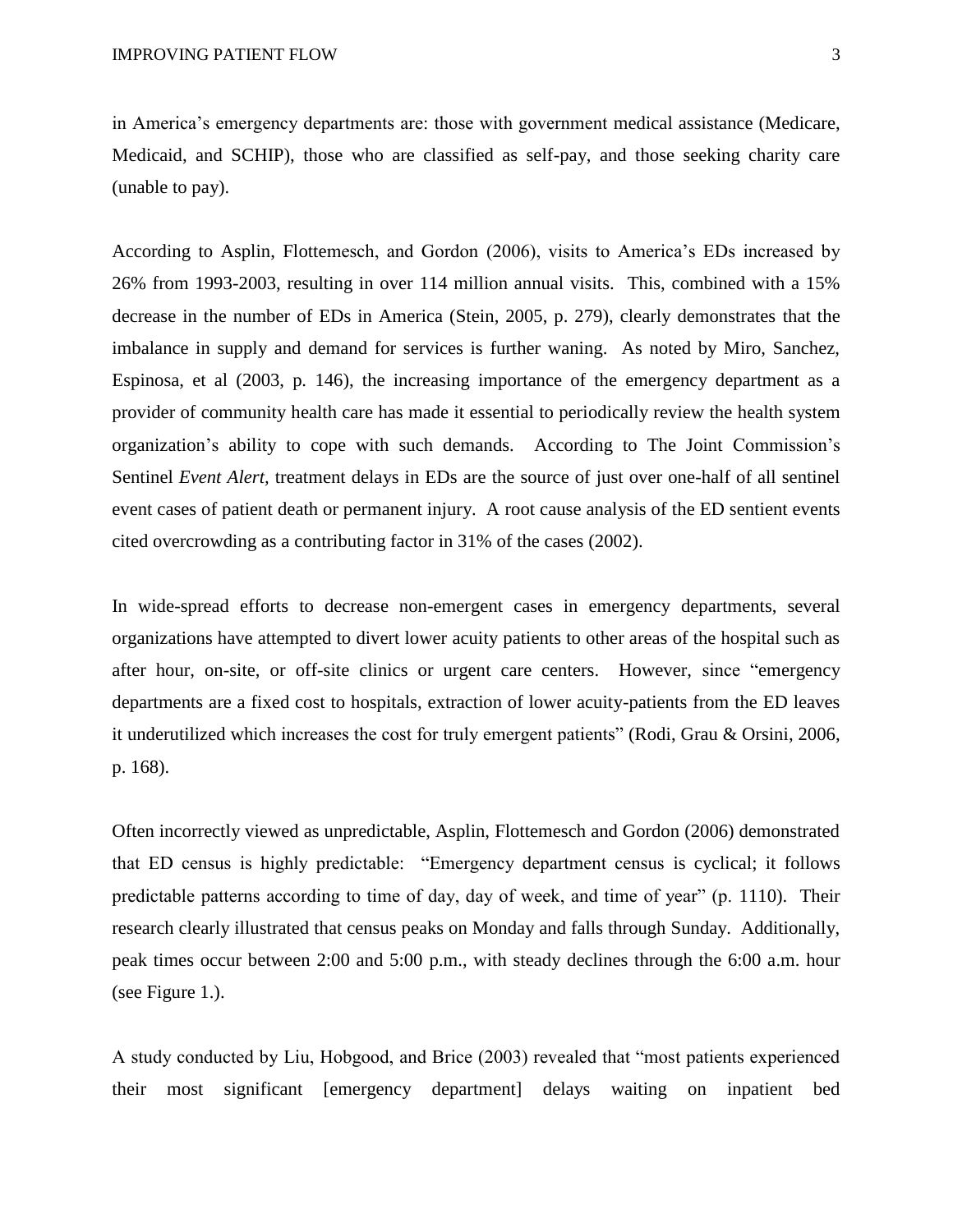placement…Therefore, further improvements in disposition would [more positively] impact throughput times" (p. 384).

#### **Discussion**

The purpose of this study was to evaluate the patient flow practices of an academic medical center and to identify opportunities to improve performance and therefore increase access to underserved populations. The medical center is situated in the state's capital city and functions as a large safety net hospital. As the only academic medical center in the state, it provides the state's residents with specialized services for which there are no suitable alternatives. Unfortunately, like most other safety net hospitals in the country, revenue collection for the organization is proportionately less than the area's non-academic hospitals. Historically, nearly 62% of the organization's expected revenue is paid by government insurance programs while 21% is from self payers, most of which is eventually written off as bad debt losses. With such relatively low revenue collection, combined with the perilous comfort of being the state's only level-one trauma center, the hospital has an even greater obligation to improve patient flow.

Several signs of poor patient flow have been identified at the organization:

- The inpatient areas are frequently on diversion more than once a week;
- ED transfers from other hospitals are often denied due to bed shortages;
- Patient wait times in the EDs surpass several hours;
- Bed down times (duration of dirty but unoccupied rooms) often exceed 45 minutes;
- The majority of patient discharges occur later in the day;
- There is a daily inability to match planned admissions with specific beds before patient arrival; and
- Key patient flow statistics are not available at executive summary level.

During calendar year 2006, at some time(s) during the day, the hospital was on some form of inpatient diversion on 320.5 days. These diversions included critical care, medical-surgical inpatient, and psychiatric. During the same time period, the adult ED refused 743 attempted transfers, representing 13.04% of requests made from other hospitals (see Table 1.). Among the patients accepted and later admitted as inpatients, the average wait time (from presentation at ED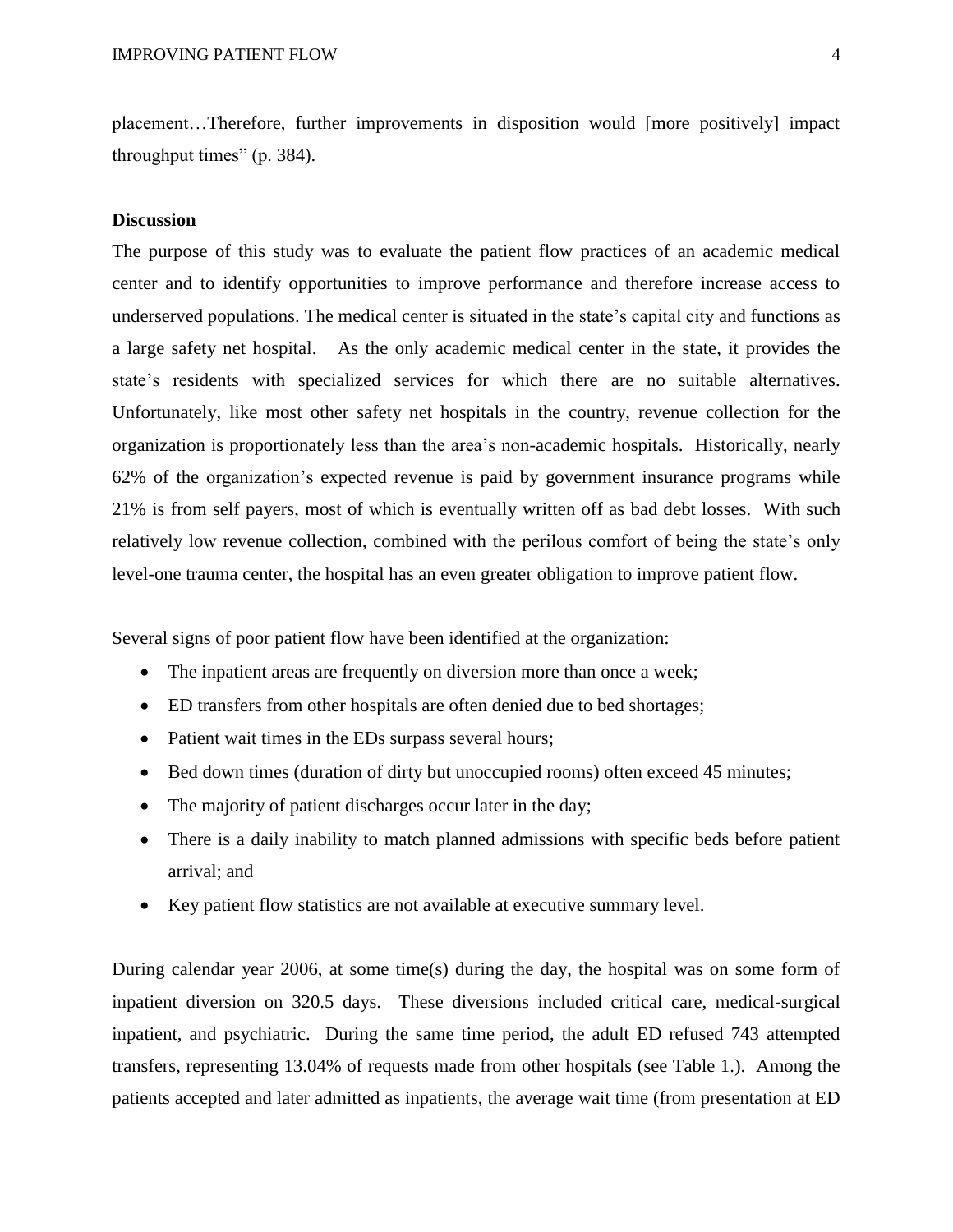to disposition) was greater than seven hours. The Studer Group, a health care consulting firm, estimates that by decreasing ED stay by merely one hour, an additional 30 patients can be seen every day (Studer, 2006).

Reducing the average length of stay (ALOS) can not only have a profound impact on a hospital's patient capacity at any given time, but can also help the organization maintain its safety net obligations and increase revenue. With a system-wide inpatient ALOS benchmarked at 5.5 days, the medical center is currently bothered by an increasing ALOS of 5.85 days (up from 5.83 in 2006). Such a large variation over benchmark resulted in a loss of over 50,500 potential admissions last year. One method to slowly decrease ALOS is to focus on efficient output which will allow for earlier and more consistent input. Such efficient output requires early discharges, a product of early patient rounds and quick turnaround on diagnostic tests. In an effort to release resources for early admissions, the hospital established a goal of 50% of discharges occurring before noon. Unfortunately, in 2006 only 18.16% of all discharges met this goal. Among the 82% of discharged patients who left after noon, nearly 20% left after 6:00 p.m. (see Table 2.).

Perceived as one of the most important services of safety net and academic health centers, the organization's surgical services have been forced to contend with the consequences of poor patient throughput. In 2006, over 3,550 surgeries were canceled. According to the Systems Analyst of Operative Services, approximately two-thirds of those cases were cancelled by the hospital (as opposed to being cancelled by the patient), with the majority being cancelled due to a lack of inpatient beds. Additionally, one-third of all first cases in the operating rooms were delayed due to full inpatient and intensive care units. Another problem experienced by surgical services involved the 956 postoperative patients who remained in the post anesthesia care units longer than expected.

In 2002, the Robert Wood Johnson Foundation implemented the Urgent Matters campaign which was designed to find solutions to the increasing problem of ED overcrowding in America's safety net hospitals (Wilson & Nguyen, 2004). The program was implemented by ten hospitals across the country and each organization was given the autonomy to implement its own strategies based on four guiding principles: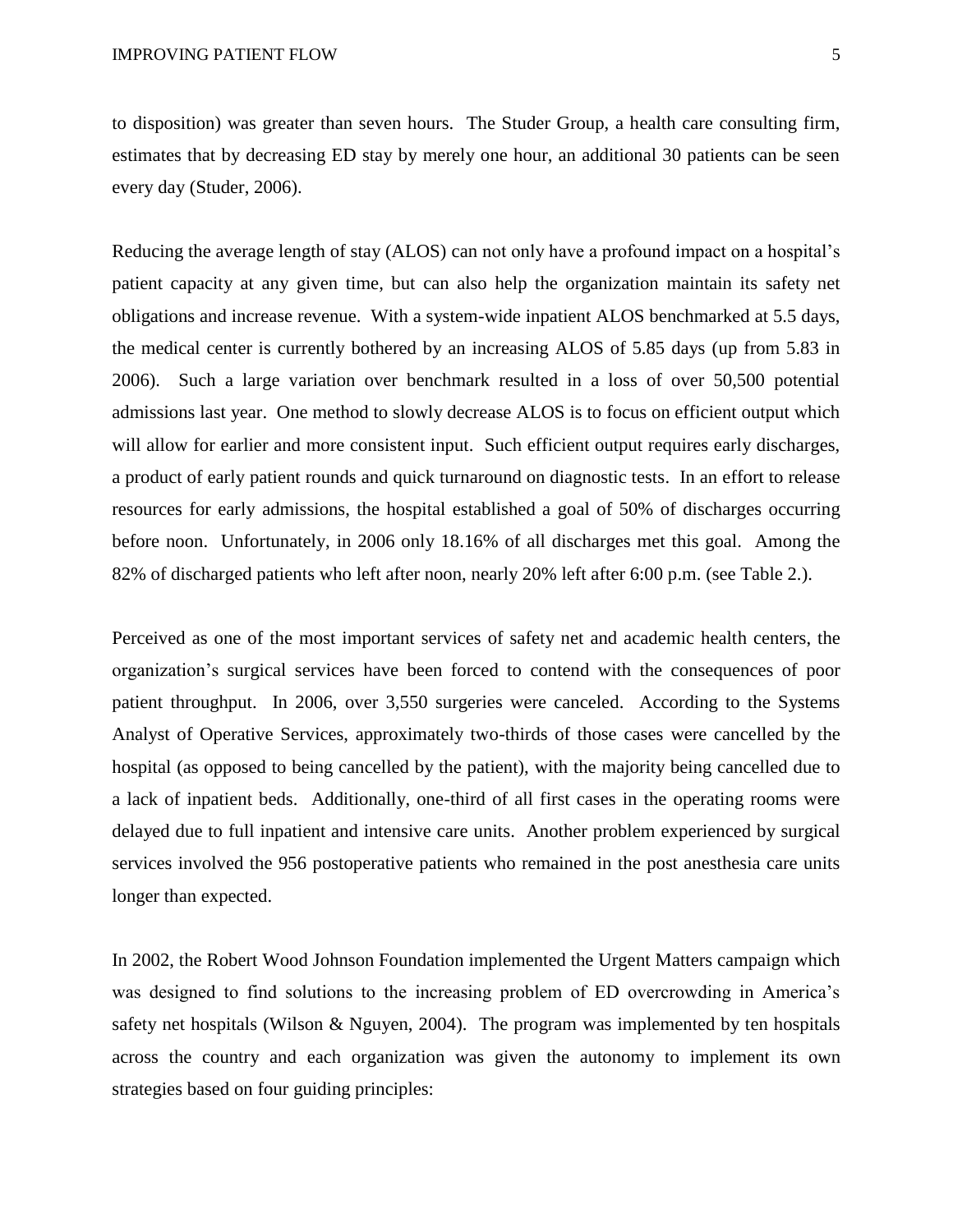- Recognize that ED crowding is a hospital-wide problem;
- Multi-disciplinary, hospital-wide involvement is necessary;
- An advocate for organizational change must be selected to oversee the plan; and
- Administrative support is critical.

Based loosely on the four principles of the Urgent Matters campaign, the academic medical center implemented a patient flow initiative to reduce barriers to health care access. The aim of the plan was to transform a fragmented patchwork of isolated attempts into an integrated and well coordinated program of patient flow management. The methodology placed a special focus on the involvement of key stakeholders throughout the organization. Backed by top administration, hospital staff members at various levels and from multiple disciplines were charged with:

- Acknowledging the significance of the problem;
- Finding or estimating data that shows the current status;
- Thoroughly assessing the data;
- Implementing and evaluating proposed plans for improvement; and
- Communicating the importance of the endeavor to staff members at all levels.

Success of the initiative centered around the formation of five key task forces or teams: 1.) Emergency Department team, 2.) Operating Room team, 3.) Long-stay team, 4.) Discharge before noon team, and 5.) Communications, signals, and contingency planning team. Each of the five teams was led by members perceived by their peers as experts in their clinical area. They were noted by their supervisors to be facilitators of change and willing to accept challenges. In addition to frequent task force meetings, the leaders attended meetings led by a project facilitator to prevent duplication or nullification of efforts by the other task forces. Each team incorporated the use of ad hoc participants from various service areas. These participants provided input, suggestions, and explanations while also implementing department-specific actions as recommended by the teams. By empowering certain key employees, the organization capitalized on better communication, well-informed and realistic decision making, and collaborative troubleshooting.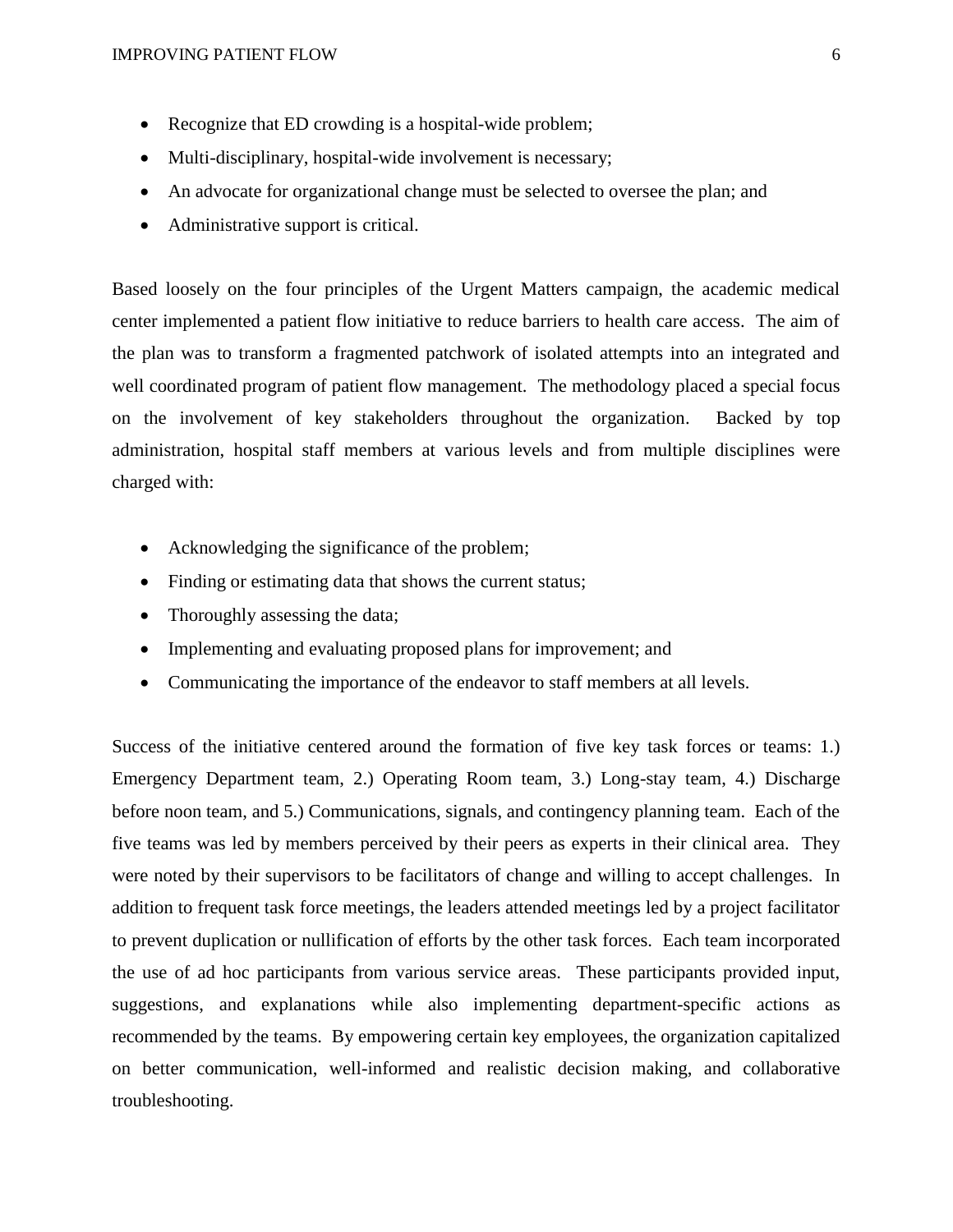Due to their large size and structure, academic health care settings' strengths rest primarily in their human resources. Consequently, to create positive change, multi-disciplinary staff empowerment is critical. Successes at these safety net organizations are measured by a variety of standards: saved lives, research products, persons treated, procedures performed, and financial improvements; but the most important measurement is how they meet their obligations to consumers. Overwhelmingly across America, the underserved populations are forced to endure the consequences of poor patient flow management in academic health systems. If these safety net hospitals are willing to implement well organized, multi-level patient flow initiatives driven by key individuals, their benevolent missions will have a greater likelihood of being accomplished and access to health care will improve.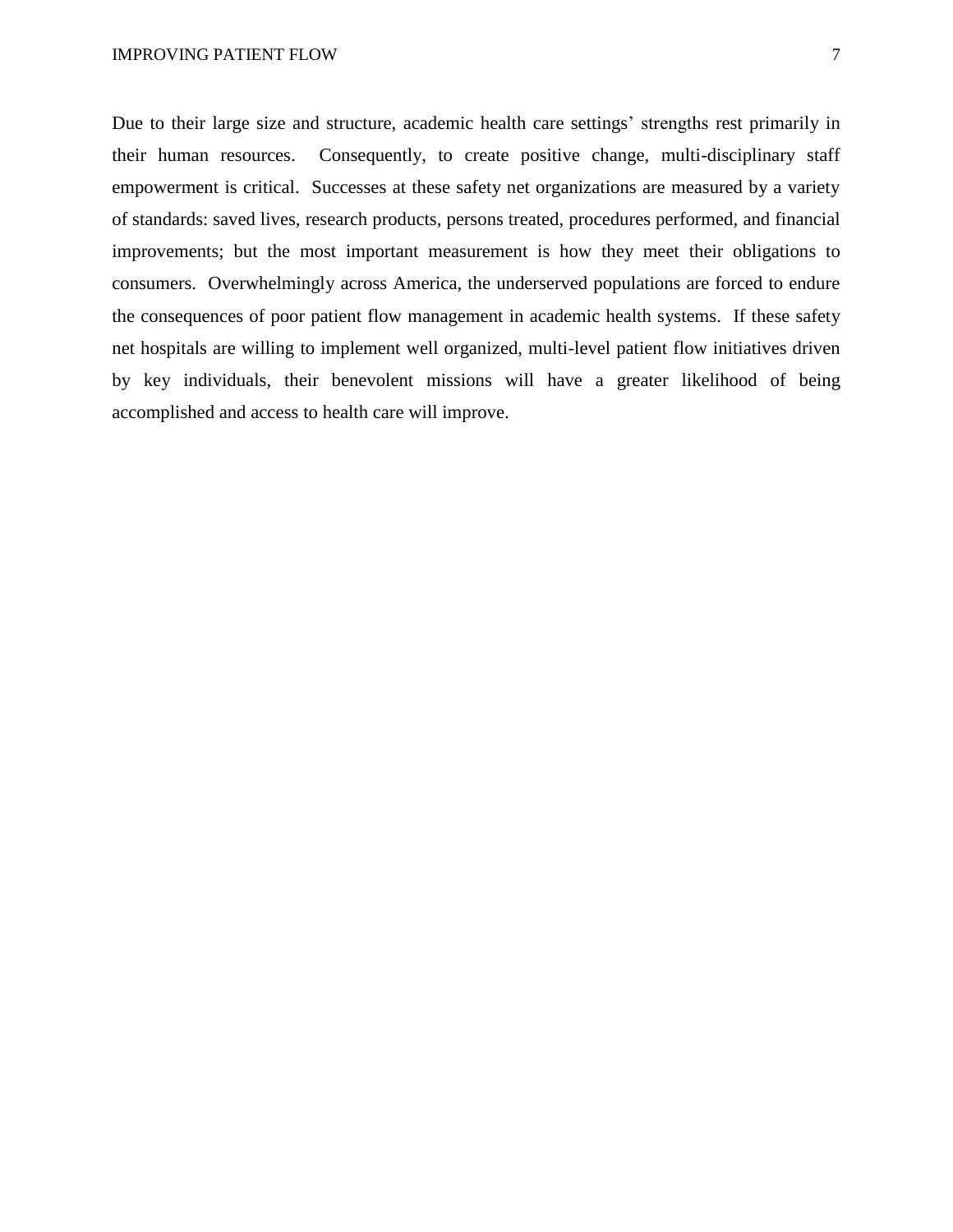

Figure 1. Cycle of Emergency Department Census

*Source: Asplin, Flottemesch and Gordon (2006). Based on national data, not specific to any single organization.* 

|           |       |        |                           | <b>2006 Adult Emergency Department Transfer (Outside ED to Host ED)</b> |         |  |
|-----------|-------|--------|---------------------------|-------------------------------------------------------------------------|---------|--|
|           |       |        | <b>Transfers Diverted</b> | <b>Transfers Accepted</b>                                               |         |  |
| Month     | Total | Number | Percent                   | Number                                                                  | Percent |  |
| January   | 501   | 77     | 15.37%                    | 424                                                                     | 84.63%  |  |
| February  | 441   | 68     | 15.42%                    | 373                                                                     | 84.58%  |  |
| March     | 472   | 64     | 13.56%                    | 408                                                                     | 86.44%  |  |
| April     | 448   | 56     | 12.50%                    | 392                                                                     | 87.50%  |  |
| May       | 486   | 78     | 16.05%                    | 408                                                                     | 83.95%  |  |
| June      | 499   | 90     | 18.04%                    | 409                                                                     | 81.96%  |  |
| July      | 501   | 67     | 13.37%                    | 434                                                                     | 86.63%  |  |
| August    | 479   | 52     | 10.86%                    | 427                                                                     | 89.14%  |  |
| September | 481   | 43     | 8.94%                     | 438                                                                     | 91.06%  |  |
| October   | 470   | 57     | 12.13%                    | 413                                                                     | 87.87%  |  |
| November  | 438   | 38     | 8.68%                     | 400                                                                     | 91.32%  |  |
| December  | 480   | 53     | 11.04%                    | 427                                                                     | 88.96%  |  |
|           |       |        |                           |                                                                         |         |  |
| Total:    | 5696  | 743    | 13.04%                    | 4953                                                                    | 86.96%  |  |

|  |  | Table 1. Disposition of Emergency Department Transfer Requests: 2006 |  |
|--|--|----------------------------------------------------------------------|--|
|  |  |                                                                      |  |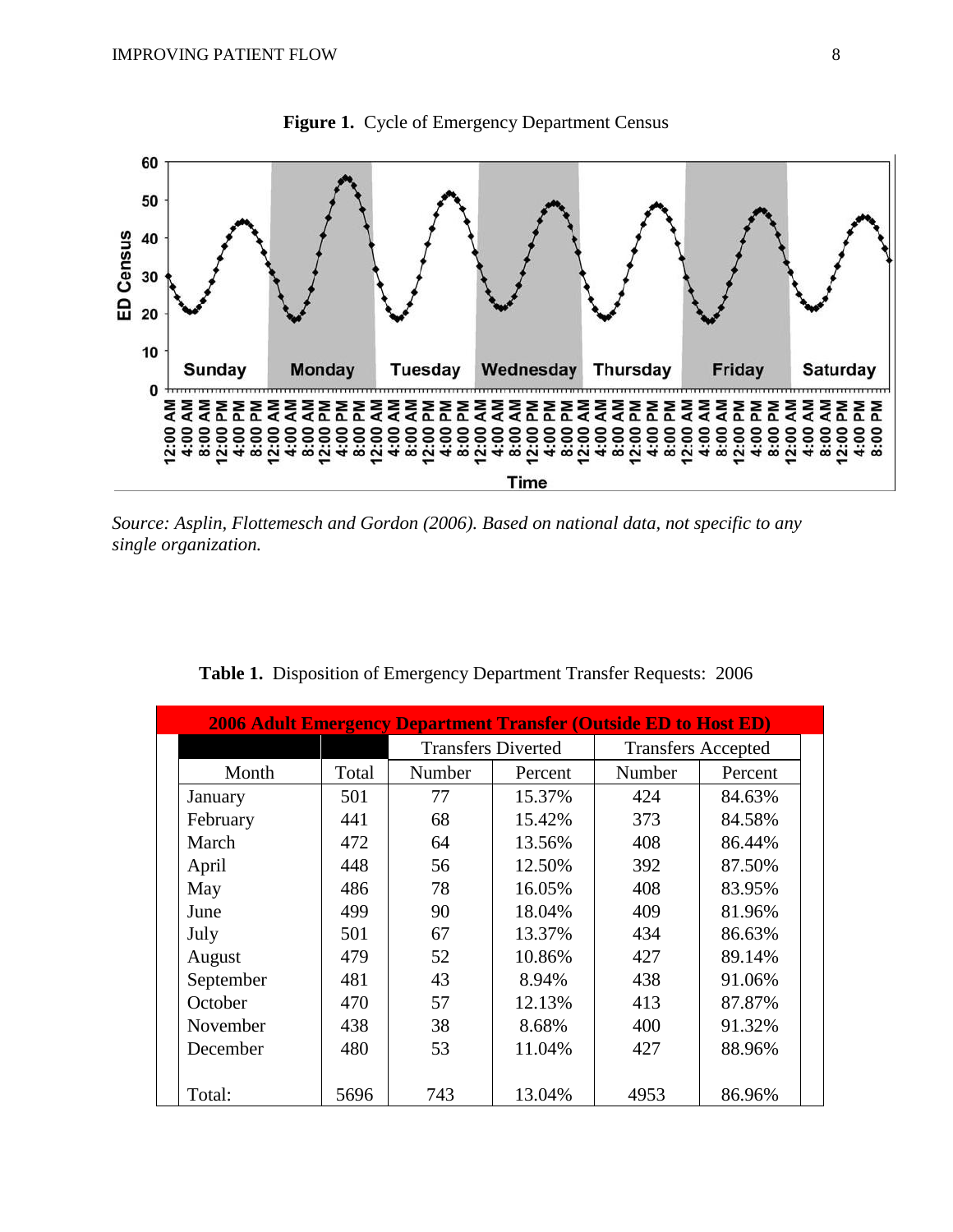| Average Weekly Discharges By Day and Time for 2006 |                |                |                |                |                |                |                |               |
|----------------------------------------------------|----------------|----------------|----------------|----------------|----------------|----------------|----------------|---------------|
|                                                    | <b>SUN</b>     | <b>MON</b>     | <b>TUE</b>     | <b>WED</b>     | <b>THUR</b>    | <b>FRI</b>     | <b>SAT</b>     | <b>Totals</b> |
| 00:00                                              |                |                | $\overline{4}$ | 3              | $\mathbf{1}$   |                |                | 8             |
| 01:00                                              | $\overline{2}$ |                | 1              | $\overline{2}$ |                | $\mathbf{1}$   |                | 6             |
| 02:00                                              | 3              |                | 3              |                |                | $\overline{2}$ |                | 8             |
| 03:00                                              |                |                |                |                | $\mathbf{1}$   | $\overline{2}$ |                | 3             |
| 04:00                                              | $\overline{2}$ | $\overline{2}$ |                | $\overline{2}$ |                | $\mathbf{1}$   | $\overline{2}$ | 9             |
| 05:00                                              |                |                | $\mathbf{1}$   | $\mathbf{1}$   | $\mathbf{1}$   |                | 3              | 6             |
| 06:00                                              |                | $\mathbf{1}$   |                | $\overline{2}$ | 1              | $\mathbf{1}$   | 3              | 8             |
| 07:00                                              | $\mathbf{1}$   |                | $\overline{2}$ |                |                | 3              | $\overline{2}$ | 8             |
| 08:00                                              | $\overline{4}$ |                | $\overline{4}$ | $\mathbf{1}$   | $\mathbf{1}$   |                |                | 10            |
| 09:00                                              | 3              | $\overline{2}$ | $\mathbf{1}$   | $\overline{7}$ | 1              | $\overline{4}$ | $\mathbf{1}$   | 19            |
| <b>10:00</b>                                       | 5              | $\overline{4}$ | 5              | 5              | 6              | 6              | $\overline{5}$ | 36            |
| 11:00                                              | 5              | 10             | 6              | $\overline{7}$ | 11             | 13             | 5              | 57            |
| 12:00                                              | 6              | 9              | 3              | 13             | 13             | 15             | 9              | 68            |
| 13:00                                              | 8              | 10             | 10             | $\overline{6}$ | 27             | 14             | 8              | 83            |
| 14:00                                              | $\overline{6}$ | 13             | 21             | 11             | 16             | 19             | 14             | 100           |
| 15:00                                              | 8              | 8              | 17             | 8              | 14             | 12             | 15             | 82            |
| 16:00                                              | $\mathbf{1}$   | $\overline{5}$ | 14             | 9              | 10             | 13             | 6              | 58            |
| 17:00                                              | $\overline{4}$ | 9              | 10             | 10             | $\overline{7}$ | 10             | $\overline{2}$ | 52            |
| 18:00                                              | 5              | 10             | 10             | 6              | 10             | $\overline{7}$ | $\overline{3}$ | 51            |
| <b>19:00</b>                                       | $\overline{2}$ | $\overline{5}$ | 9              | 5              | $\overline{7}$ | $\overline{2}$ | $\mathbf{1}$   | 31            |
| 20:00                                              | $\overline{1}$ | $\overline{4}$ | 3              | $\overline{1}$ | 5              | $\overline{2}$ | $\mathbf{1}$   | 17            |
| 21:00                                              | 3              | 3              | $\overline{2}$ | 3              | 3              |                | $\overline{2}$ | 16            |
| 22:00                                              |                | $\mathbf{1}$   |                |                |                | $\mathbf{1}$   | $\mathbf{1}$   | 3             |
| 23:00                                              | $\mathbf{1}$   | $\overline{2}$ |                | $\mathbf{1}$   |                | $\mathbf{1}$   |                | 5             |
|                                                    |                |                |                |                |                |                |                |               |
| <b>Totals:</b>                                     | 70             | 98             | 126            | 103            | 135            | 129            | 83             | 744           |

**Table 2.** Discharges by Day and Time: 2006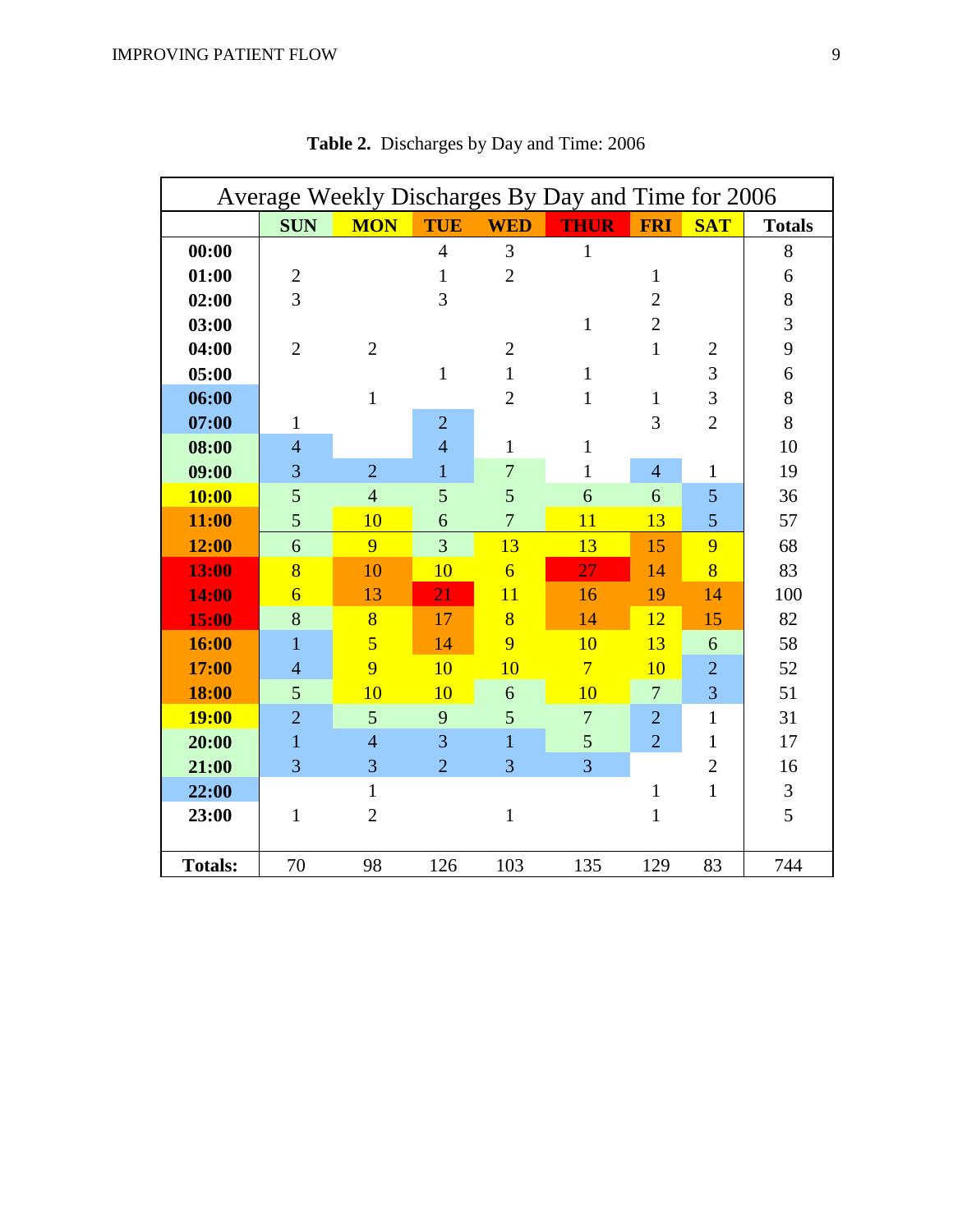#### **References**

Asplin, B.R., Flottemesch, T.J., & Gordon, B.D. (2006). Developing models for patient flow and daily surge capacity research. *Academic Emergency Medicine, 13*(11), 1109-13.

DeNavas-Walt, C., Proctor, B.D., & Smith, J. (2007). Income, poverty, and health insurance coverage in the United States: 2006. *U.S. Department of Commerce, Economics and Statistics Administration.* U.S. Government Printing Office. Retrieved September 21, 2007 from http://www.census.gov/hhes/www/poverty/poverty06.html

- Liu, S., Hobgood, C., & Brice. J.H. (2003). Impact of critical bed status on emergency department patient flow and overcrowding. *Academic Emergency Medicine, 10*(4), 382- 5.
- McBeth, S. (2005). Mitigate impediments to efficient patient flow. *Nursing Management, 7,* 16-17.
- McCraig, L.F. & Nawar, E.W. (2006). National hospital ambulatory medical care survey: 2004 emergency department summary. *Vital and Health Statistics, 372.* Retrieved January 20, 2007 from http://www.cdc.gov/nchs/nhames.htm
- Schappert, S.M. & Burt, C.W. (2005) *Ambulatory care visits to physician offices, hospital outpatient departments, and emergency departments: United States: 2001-2002.*
- National Center for Health Statistics. *Vital Health Statistics, 13.* Retrieved January 20, 2007 from http://www.cdc.gov/nchs/nhames.htm
- Stein, A.E. (2005). Improving patient flow and overcrowding in emergency departments. *JONA, 35*(6), 279-80.